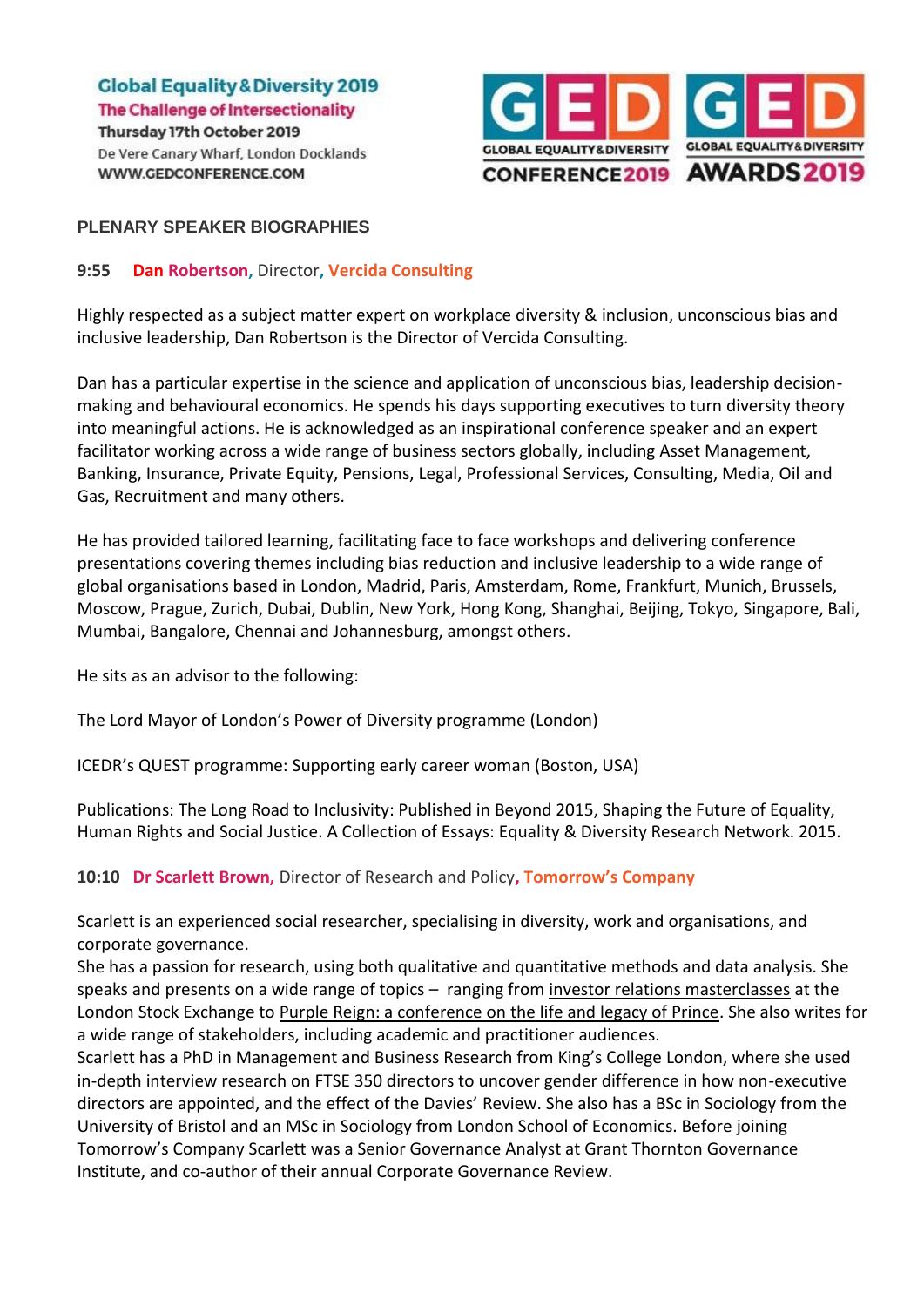

## **10:25 Hayley Bennett,** Wellbeing and Diversity Advisor**, Business in the Community (BITC)**

Hayley Bennett is driven by a purpose to create and empower diverse future leaders within sports and business. She currently works at Business in The Community as a designated Wellbeing and Diversity Adviser to some of the UK's largest employers and brands. She specialises in facilitating workshops on workplace culture, developing mentoring programmes and Inclusive Leadership.

In her previous role at Kick It Out, English football's equality and inclusion organization, her work involved empowering football's future leaders and educating stakeholders in the game. She has been recognised as a Rising Star in Sport and by the Football Black List Awards. Hayley co-founded Nutmegs, a community for women and non-binary people of colour to connect and enjoy football. She has recently co-authored a children's book to encourage girls' involvement in sport.

#### **Sam Smethers,** Chief Executive**, The Fawcett Society**

The Fawcett Society is the UK's leading charity campaigning for gender equality and women's rights. Sam Smethers is the Chief Executive of the Fawcett Society and took up her post in 2015. Prior to that she was the Chief Executive of Grandparents Plus for over six years. She had previously worked for the Equal Opportunities Commission as their Director of Public Affairs and also has nine years experience of working in parliament.

Sam is a trustee of the Equality and Diversity Forum, a former Trustee of the Fawcett Society and of single parent charity Gingerbread.

**Nicola James,** Chief Executive Officer, Chartered Occupational Psychologist**, Lexxic**

Nicola James is a Chartered Occupational Psychologist and the Founder / CEO of Lexxic Ltd. Following her own personal experience of dyslexia while working in the corporate sector,

Nicola established Lexxic in 2007 as a specialist consultancy with the aim of empowering neurodiversity in the workplace. Lexxic has now grown to a team of psychologists who provided specialist services to the corporate sector, government organisations and education providers throughout the UK and Ireland.

Lexxic also launched their pioneering neurodiversity platform for workplaces www.neurotalentunlocked.com in 2012. Nicola sits on the ENEI steering committee and the British Psychological Society Neurodiversity working group.

**11:30 Rebecca Thomas,** Policy Lead on Employment Issues**, EHRC**

## **To follow**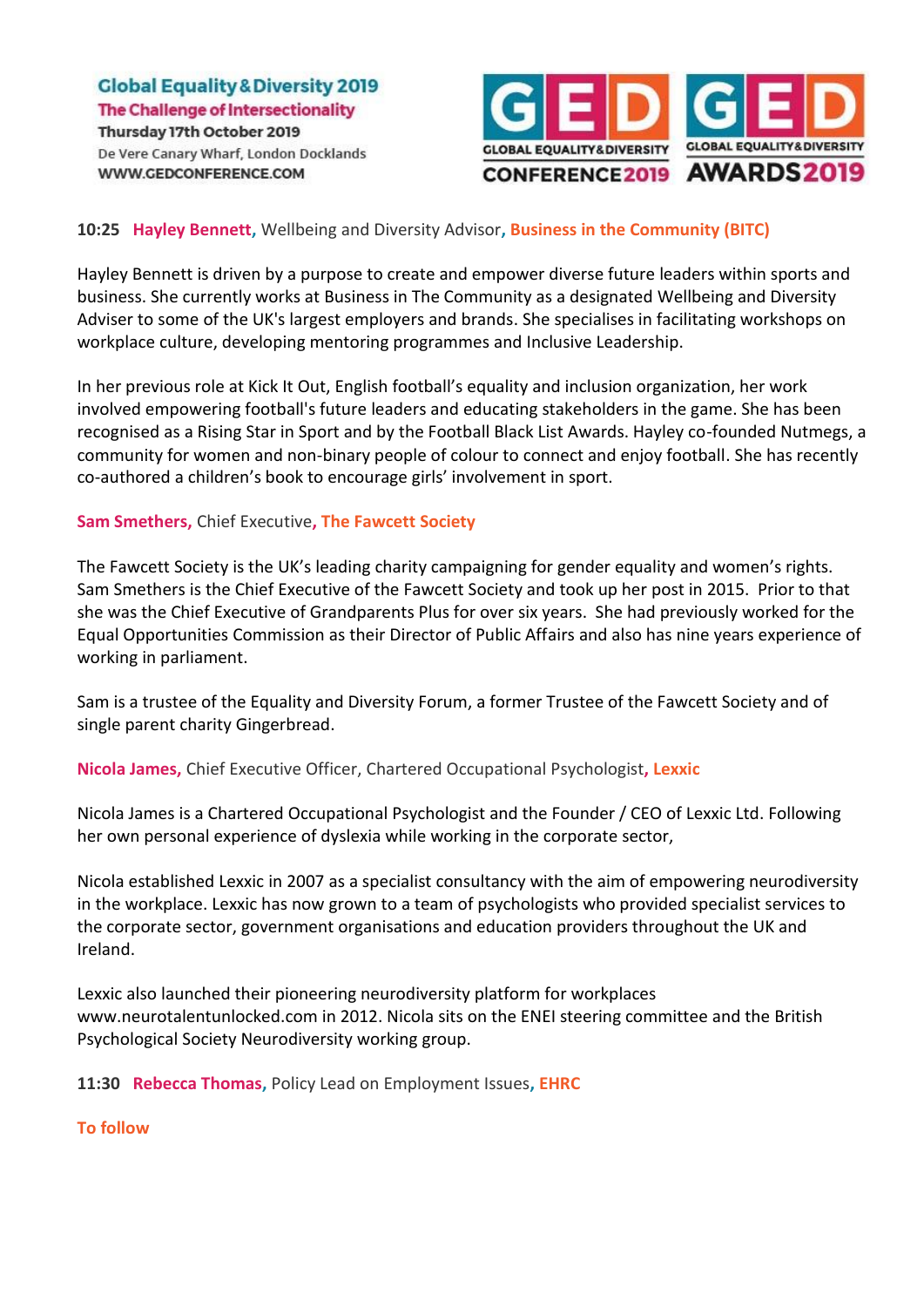

**11:45 Jacqui Gavin,** Head of Diversity & Inclusion Centre of Excellence**, ENEI,** Former Culture & Inclusion Manager**, Cabinet Office**

Following a successful twenty-year career in the service delivery sector, Jacqui joined the Civil Service in July 2009 where she started within the Department for Work & Pensions working out of Warrington Pension Centre. Within months of commencing her role, Jacqui was head hunted by Terry Moran the then Chief Executive of PDCS ((Pensions, Disability & Carers Service) a division of DWP) and asked to lead on the transitional change for transgender issues within DWP. By August 2010, she was a part of a:gender the Civil Service network providing support on transgender inclusion in the wider Civil Service through her involvement with colleagues from across central Whitehall based out of the Home Office. In 2011 Jacqui further rose to prominence in the as the Vice-Chair of a:gender and then just a year later she became the Chair of a:gender gaining a positive reputation across Whitehall.

This was the catalyst that allowed Jacqui to open the opportunity for the Civil Service and a:gender to become a much respected resource for transgender issues across all sectors of society. She also took the network from being solely about binary transsexual issues for individuals working for the Civil Service to recognising non-binary and intersex identities both within and outside the Civil Service. Her passion for doing the right thing meant that she was able to share best practice of the wider transgender issues in conjunction with other characteristics with other business sectors and saw her win the 2016 British LGBT Award (Diversity Champion).

In February 2017, Jacqui became the D & I Lead at the Department for International Trade, one of Whitehall's newest central government departments where she was instrumental in embedding an inclusive culture. This was particularly prevalent where she improved the performance of the department on the Stonewall Workplace Equality Index where the department increased its standing from 423<sup>rd</sup> to 101<sup>st</sup> in less than two years and in recognition won the 2018 WinTRADE Head of Diversity of the Year. After two years Jacqui moved to the Cabinet Office in October 2018 as the Culture & Inclusion Manager where she drove through many positive changes and won the 1121<sup>st</sup> Prime Ministers Points of Light Award for her work in supporting the rights of transgender people both within and outside government.

In June 2019 Jacqui moved to enei (Employers Network for Equality & Inclusion), where as part of the SMT she heads up the Centre of Excellence team to provide a quality eye and drive up the inclusion standards.

# **Patrick Woodman,** Consultant and Editor**, Dialogue Magazine (Duke University)**

Patrick Woodman is a freelance business writer, researcher and communications consultant. He is the editor of *Dialogue* magazine, published by LID Business Media and Duke Corporation Education. Patrick was previously Head of Research and Advocacy at the Chartered Management Institute (CMI), where he was responsible for several pieces of research on gender diversity and inclusion as part of the CMI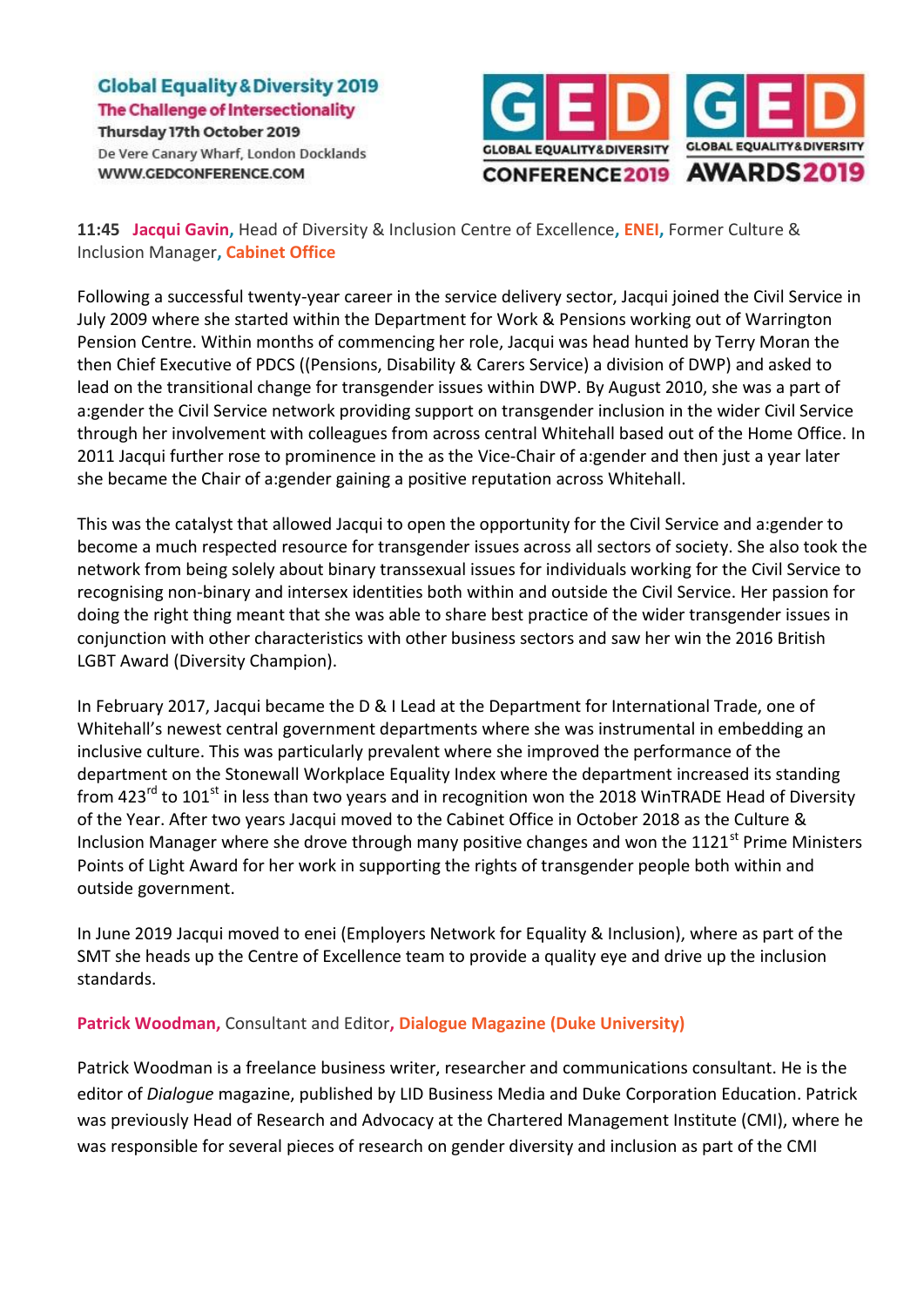

Women programme, and for *Delivering Diversity* (2017), CMI's first ever report on increasing the representation of BAME people in management.

**Rebecca Ormond, Inclusive Workplace Leader, PwC** 

## **To follow**

# **SEMINAR SPEAKER BIOGRAPHIES (FOR INFO)**

**Cllr Asher Craig,** Deputy Mayor & Cabinet Lead for Communities, Equalities & Public Health**, Bristol City Council**

**Asher** has over 30 years' experience as a community activist, leader, management consultant and now politician. She has championed the needs of the voiceless, with a particular emphasis on the socialeconomic development of BME and under-represented communities. She has led and chaired a number of major partnerships and organisations at local, regional and national level and has worked in the field of employment & training, education & skills, recruitment, advocacy, equality & diversity within local government and third sector.

Asher was elected as the Labour Councillor for the ward of St George West, Bristol in May 2016 and was appointed to the Cabinet with the wide reaching portfolio of Neighbourhoods in August 2016.

In March 2017 Asher was asked to step into the new created role of Deputy Mayor for Communities, bringing into & elevating the issue of Public Health as part of this new portfolio.

**Caroline Barkley,** HR Business Manager Organisational Transformation, Organisational Transformation**, Doncaster Metropolitan Borough Council**

**Caroline Barkley** is an experienced HR and OD professional with over 30 years' experience working in the public sector. Caroline has a passion for diversity, championing equality, diversity and inclusion throughout her career and has led the organisations she has worked for to achieve numerous national awards.

Working at Doncaster Council, Caroline and her team have been a key part of the Council's transformation putting good practice in place to help the workforce achieve for the people of Doncaster. She has been instrumental in reinvigorating the approach to equalities and diversity and developing a more inclusive workplace culture.

# **Mae Wilson,** Senior HR and OD Officer**, Doncaster Metropolitan Borough Council**.

Before joining Doncaster Council, Mae started her local government career at North Lincolnshire Council as part of the Local Government Association: National Graduate Development Programme, where she gained an insight into the breadth of services, and challenges facing this sector.

Mae's key passion is ensuring that as an employer of choice, Doncaster Council is a great place to work where staff are inspired to give their best, and individual's talents and differences are promoted, celebrated and respected.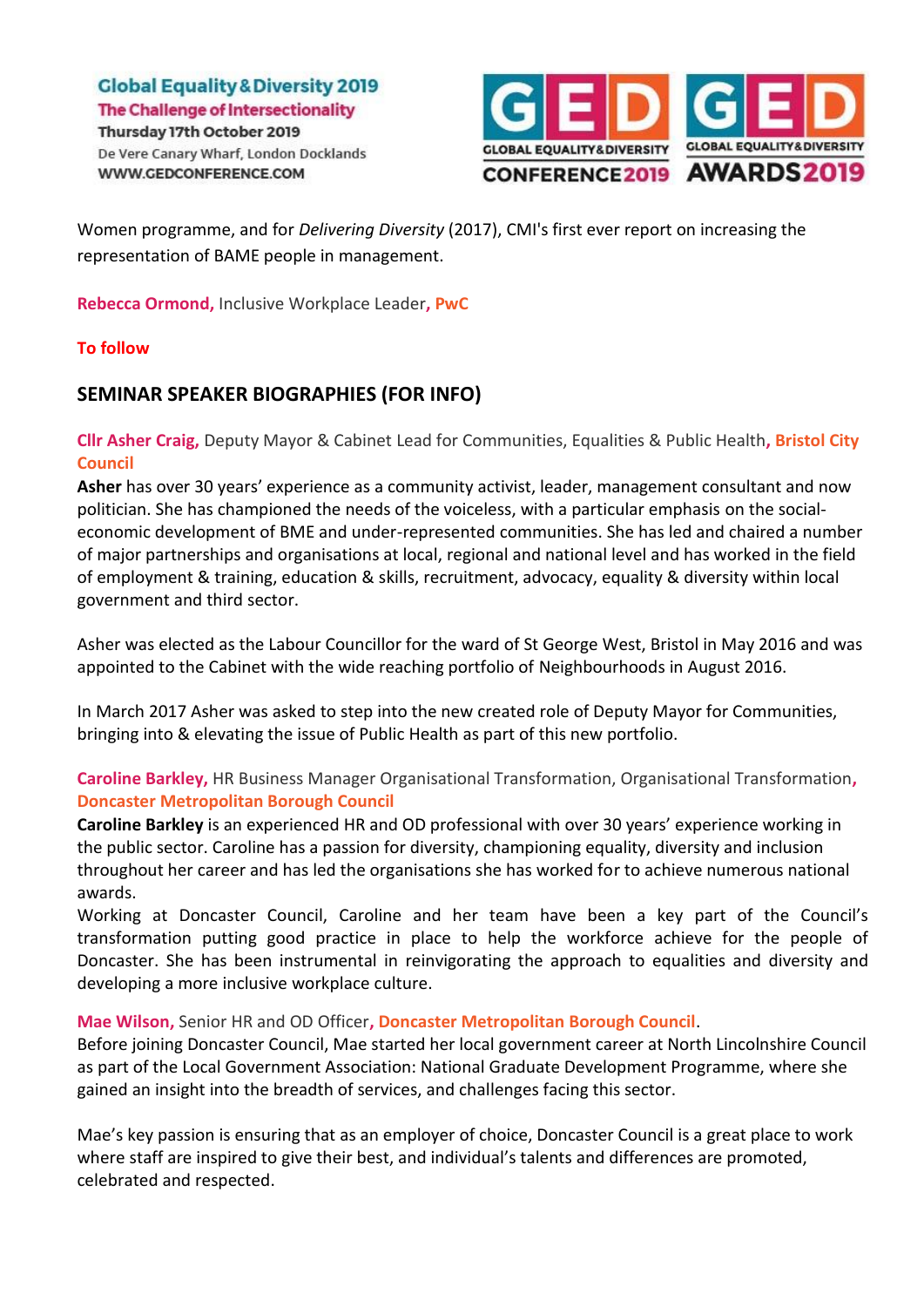

## **Dr Jo Ingold,** Associate Professor of HRM & Public Policy, Faculty Impact Champion, Work & Employment Relations Division**, Leeds University Business School**

**Dr Jo Ingold** is an Associate Professor of Human Resource Management and Public Policy at Leeds University Business School. Her academic specialism lies at the intersection of human resource management and public policy and her research and publications cover active labour market programmes; employability and skills; disadvantaged labour market groups including parents/carers and disabled people; recruitment and selection; and evidence and policy-making. She has a background in the voluntary sector and in policy, research and people development in central government and has published in a range of top-ranked academic journals. She was awarded an ESRC Future Research Leaders Fellowship and won the Ken Young Prize for the best article in *Policy & Politics*. She is a member of the Editorial Board of the leading sociology of work journal, *Work, Employment and Society*, a Fellow of the Higher Education Academy and an Academic Member of the CIPD.

**Kathryn Watson,** Principal Investigator on the ESRC-funded Project**, 'Raising the Ceiling on Diversity and Inclusion: A Corporate Retail Case Study',** Research Impact Manager**, Leeds University Business School**

**Kathryn Watson** is the Principal Investigator on the ESRC-funded project 'Raising the Ceiling on Diversity and Inclusion: A Corporate Retail Case Study'.

She is also the Research Impact Manager for Leeds University Business School and supports members of faculty with achieving impact from their research in management practice and policy.

Kathryn previously worked on diversity and inclusion relating to the health and social care of BAME elders. Her academic background covers marketing and entrepreneurship having worked as a Lecturer in Marketing at University of Bradford until 2003.

**Nicola James,** Chief Executive Officer, Chartered Occupational Psychologist**, Lexxic Nicola James** is a Chartered Occupational Psychologist and the Founder / CEO of Lexxic Ltd. Following her own personal experience of dyslexia while working in the corporate sector,

Nicola established Lexxic in 2007 as a specialist consultancy with the aim of empowering neurodiversity in the workplace. Lexxic has now grown to a team of psychologists who provided specialist services to the corporate sector, government organisations and education providers throughout the UK and Ireland.

Lexxic also launched their pioneering neurodiversity platform for workplaces www.neurotalentunlocked.com in 2012. Nicola sits on the ENEI steering committee and the British Psychological Society Neurodiversity working group.

## **Yvette Gibson,** Psychologist and Neurodiverse Individual

**Yvette** has a Bachelor of Science (BSc) focused in Psychology and Education Studies and a Masters in Occupational Psychology. She as a background in hospitality and sports coaching young children with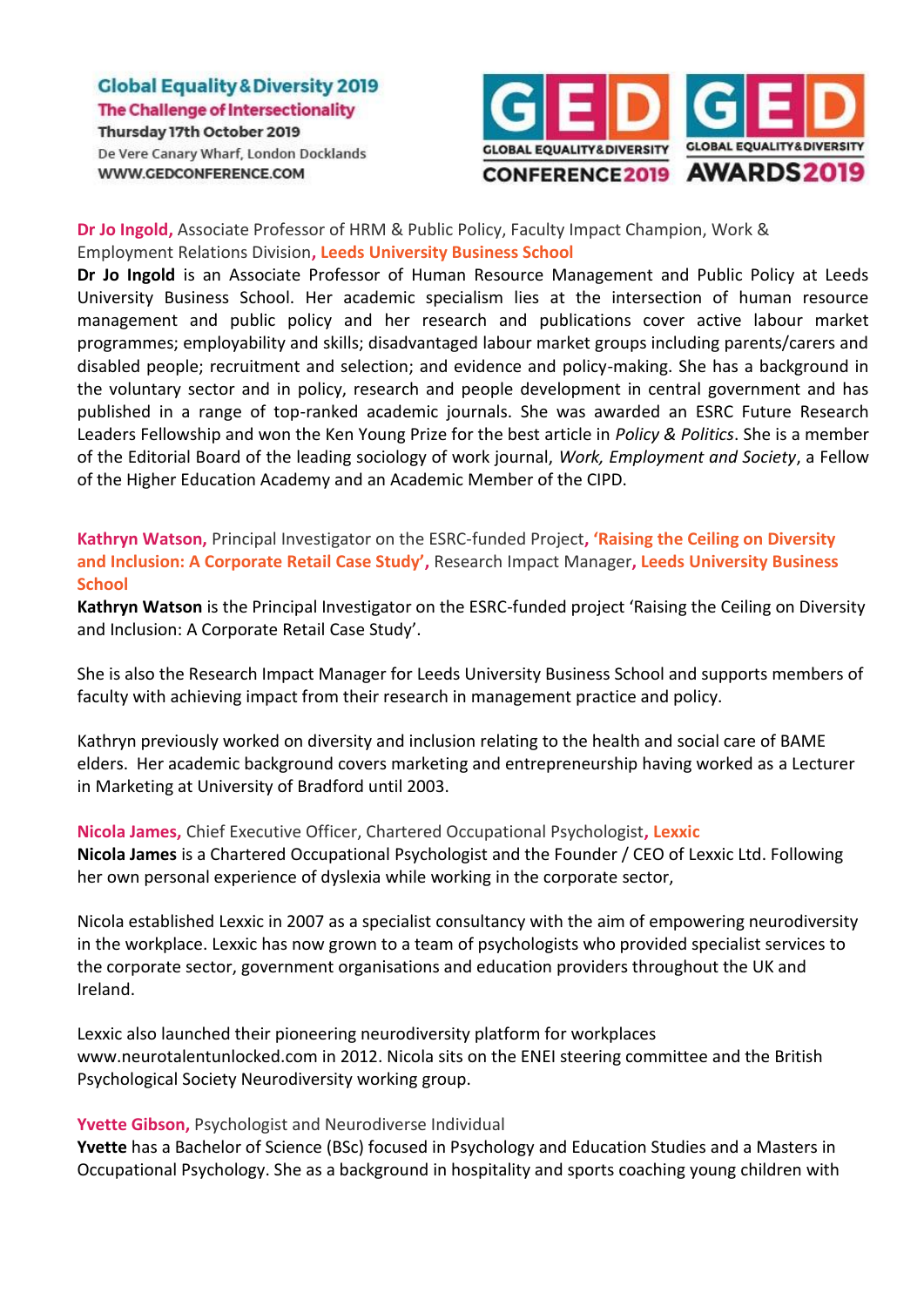

learning and physical disabilities to help them develop confidence, gross motor skills and spatial awareness. She is a graduate member of the British Psychological Society (BPS) and a qualified Level A in Ability and Personality Test User.

She is skilled in customer service, data analysis, communication, team building, researching, coaching, software training, diagnostic assessments, workplace assessments and public speaking. Being a dyslexic individual herself, she has a passion to help others with their difficulties as she was lucky enough to have support both in school, home and at work. Yvette is keen to use her skills and knowledge to support individuals in understanding and accepting their own diagnoses. She is passionate about supporting individuals to fulfil their potential both in work and life.

## **Nina Harding,** Belbin Team Roles Accredited Practitioner and Experienced Mediator

**Nina Harding** is an experienced Learning and Development professional with over 10 years' experience working in the HE sector. With a further nine years' experience working in visual arts. During that time Nina has led on the creation, planning and implementation of the Performance Development and Review online project. Nina has been instrumental in the creation of change management support for staff and most recently the creation of a mediation service at the University of East London and a pan London HE Mediation Service. Nina is a Belbin team roles accredited practitioner and experienced mediator.

## **Clare Matysova,** Equality, Diversity and Inclusion Manager, **University of East London**

**Clare** has been working in EDI related roles within HE for the past 12 years. Working at the University of East London for the last four years, Clare has been responsible for project managing the institution's successful Athena SWAN and Race Equality submissions. A key focus of which is developing a more inclusive culture and tackling bullying and harassment both in the staff and student contexts. Previously, Clare worked at the University for the Creative Arts as Disability Support Services Manager and was responsible for managing a number of cross disciplinary inclusivity and equality related projects.

Clare is also a PhD researcher focusing gender equality and exploring the impact of the UK's shared parental leave policy from the perspective of couple's decision-making.

## **Elaine Yerby,** Senior Lecturer in HRM**, University of East London**

**Elaine Yerby** is a Senior Lecturer in HRM at the Royal Docks School of Business and Law at the University of East London where she runs the MA HRM (CIPD Level 7 accredited programme).

Prior to joining the School Elaine worked in a variety of operational and strategic HR roles for the Metropolitan Police Service.

Elaine predominantly worked in HR internal consultancy roles advising on the people aspects of major change programmes, including acting as the Engagement and Communication Manager for a large scale Transforming HR Programme.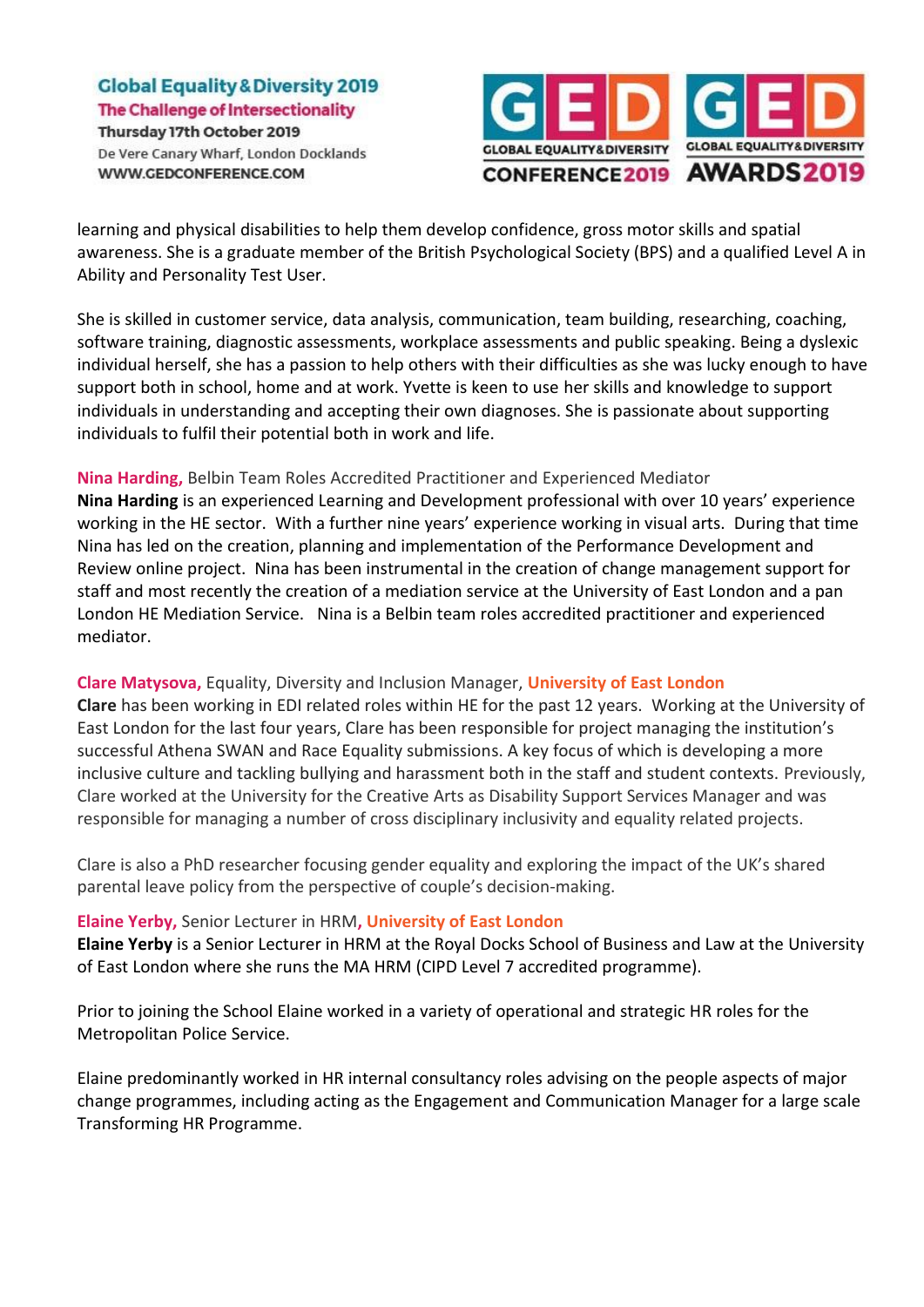

Elaine's research interests include gender issues in careers and the professions, conflicts and shifting boundaries in the Gig Economy and restorative practices and healthy conflict cultures.

## **Mariam Irshad,** Student Conduct Officer**, University of East LondonB**

**Mariam** has worked at the University of East London in a number of roles since 2014 with a central thread of inclusive practice threaded throughout.

Mariam led a successful anti-harassment campaign titled 'My Body Not Yours' prior to starting a role within the Equality and Diversity Team and was seconded from there to project manage the institution's OFS Catalyst funded project, Step Up to Stop Hate, which has involved the development of a reporting tool through Report and Support.

One of Mariam's key priorities is tackling sexual violence and hate crime, with a view to ensuring the institution is safe and inclusive for all members of its community.

**Asif Sadiq MBE,** Head of Diversity, Inclusion and Belonging**, The Telegraph**

## **Dr Michael Seeraj,** Head of EDI**, Charlton Athletic Community Trust (CAC)**

**Dr Michael Seeraj** is the Head of Equality, Diversity & Inclusion (EDI) at the award-winning Charlton Athletic Community Trust (CACT) - the only dedicated Department of its kind in Professional Football across the UK.

Michael formed part of the European Union (EU) Fundamental Rights Agency (FRA) influential programme examining racism, exclusion and anti-discrimination in the context of sports inclusion across the EU Member States, and is a former Chair of the London Football Association (FA) Inclusion Advisory Board. Michael also helped to establish the first ever LGBT+ Team to formally affiliate to a Professional Football Club.

The CACT EDI work has been recognised as an "outstanding example of excellence and innovation in urban integration practice" by the International Cities of Migration: Good Ideas from Successful Cities: Municipal Leadership on Immigrant Integration, and recently included as an example of Best Practice, in the Government's Integrated Communities Strategy Green Paper (2018).

**Nicholas Glossop,** National Head: Inclusion and Learning Support/Safeguarding**, BPP University and Professional Apprenticeships**

**Nick Glossop** has over 19 years of experience in Further and Higher Education and is dynamic and progressive Diversity and Inclusion Champion.

For the last 7 years Nick has worked for the BPP Group as the Group Head of Inclusion and Learning Support at His role includes responsibility for Learning Support, Equality and Diversity, Mental Health, Wellbeing, Widening Participation, Safeguarding and Prevent.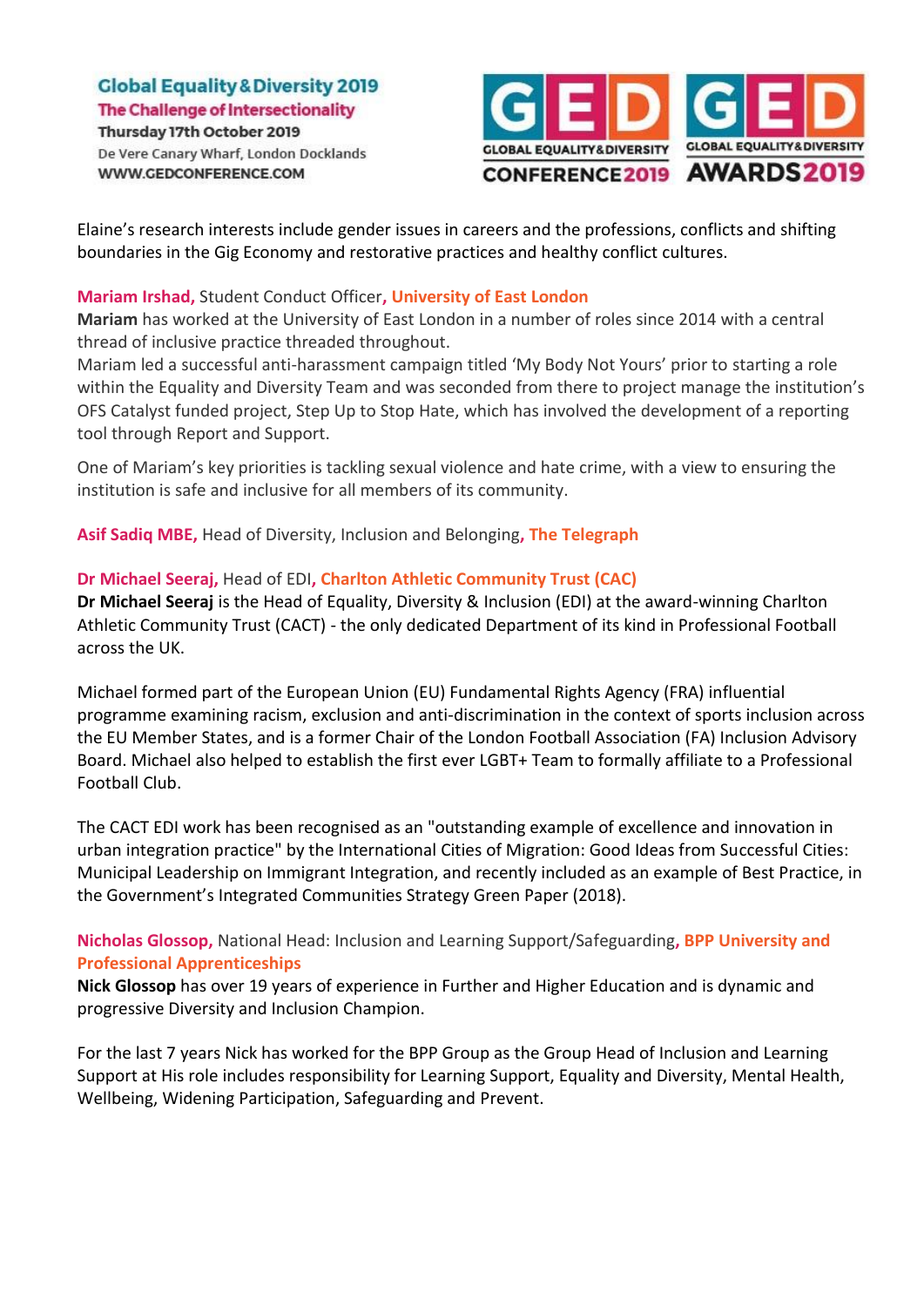

Nick has substantial experience of designing and implementing Learning Support and Equality and Diversity services in large complex establishments in Further and Higher Education. He has designed and implemented the Equality and Diversity and Learning Support strategies at BPP University.

He is a passionate about Inclusive practice and its positive impact on the individual and the organisation. He believes that true Inclusion and Diversity takes into consideration the experiential history of the individual, their expectations, self-image, goals, beliefs and the sociological and ideological structures which surround them.

Nick has written articles for various legal publications and was a member of the UUK Social Mobility Advisory Group for Government. He is a member of the Law Society, Lawyers with Disability Division and is the SEND Governor at a local primary school.

**Dr Saher Ahmed,** Head of Equality, Diversity and Inclusion**, Wellcome Sanger Institute, Cambridge Dr Saher Ahmed** has 15 years of experience working in the area of EDI and co-ordinates the Wellcome Genomes Campus' EDI activity, ['Equality in Science'](https://www.sanger.ac.uk/about/equality-science/equality-science-activities) programme. In her role, Saher is responsible for influencing and making changes to policies, practices and provisions that disproportionately disadvantage people according to their gender and other protected characteristics. Saher has led and set-up national projects in the area of EDI and worked with schools, teachers, universities and employers. A physicist by background, Saher has first-hand experiences of the challenges of navigating a career in science.

## **Becky Holloway,** Wise Crowd Builder and Convenor**, Jericho Chambers**

Working on behalf of clients engaged in tackling big societal issues, Becky leads and convenes wisecrowds as part of Jericho programmes to help negotiate and co-create a brighter future. Her work helps build wide-reaching, dissenting and engaged communities – broad and diverse enough to have an effect beyond that of a traditional echo chamber, and expert enough to get things done and make a difference. With an academic background in Philosophy and a particular focus on ethics, communities Becky has helped develop to date have been integral to (among others) the "Global Responsible Tax Project" with KPMG, and the "Future of Work is Human" movement with CIPD. Other projects include curating wise-crowds to help identify positive ways forward on issues for Capital & Counties Properties, Grant Thornton, The Building Research Establishment (BRE) and Go-Ahead Group.

## **James Mahoney,** Head of Global Technology Diversity and Inclusion**, J.P. Morgan**

**James Mahoney** is the head of Global Technology Diversity & Inclusion at JP Morgan Chase. In this role, he oversees the firm's strategy across communities to enhance the journey of employees' experience from hire to retire, as well as ensure an emphasis on engagement.

In 2015, James started the Autism at Work program at JPMC and has helped grow it into a global initiative that has been widely recognized for valuing and employing neuro-diverse talent. He also leads the effort to ensure employees with disabilities have technology that is accessible, as well as easy access to adequate assistive tools.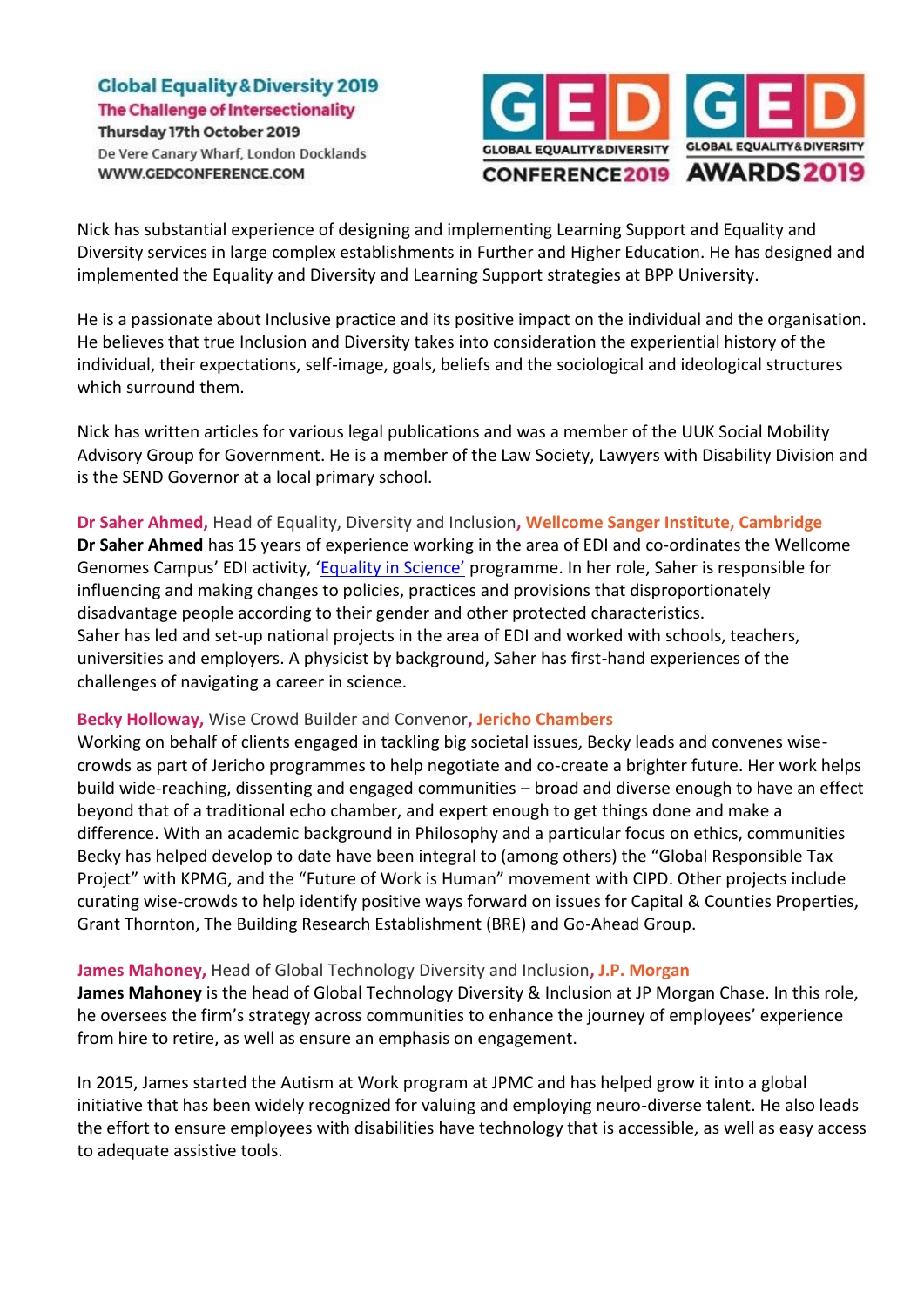

James is the North American co-chair of JPMC's Access Ability Business Resource Group where he helps foster increased awareness and support of people of all abilities.

James has been with JPMC seven years, serving in a variety of leadership roles, most recently as Chief Quality Officer for Home Lending Technology. Prior to joining JPMC, he held various leadership positions in the technology and business sectors. James' previous companies include: IBM, KeyBank, MetLife, Fidelity Investments, and Putnam Investments.

# **Atif Choudhury, Winner of the 2018 GED Noon Award, Co-founder and CEO, Diversity and Ability (DnA) and Zaytoun**

Winner of the 2018 Global Equality and Diversity Noon award, Atif Choudhury is an award-winning social entrepreneur, with a background in economic justice and disability inclusion projects.

Focusing on the inclusion of marginalised communities, Atif has worked with a number of high profile grassroots social development projects across the UK, the Middle East and Asia. He is the co-founder and CEO of Diversity and Ability (D&A) and Zaytoun CiC (the world's first Fairtrade Palestinian olive oil cooperative), as well as serving as a trustee for the anti-poverty charity War on Want.

He was a shortlisted finalist as "Entrepreneur of Excellence' for the 2019 National Diversity awards and remains a trustee of the pan-disability charity Disability Rights UK.

## **Joel Attar,** Award Manager**, UnLtd**

**Joel Attar** is an Award Manager for UnLtd – the foundation for social entrepreneurs. He is an advocate for social enterprise, and helps individuals as they start and grow social businesses. UnLtd's current partnership with Scope, the disability charity, is a great example of how Joel is supporting people with good ideas to address the disability employment gap. Before UnLtd, Joel worked in international social enterprise support with the Global Social Entrepreneurship Network. He also spent several years working with young people who have been marginalised, at youth homelessness charities Centrepoint & the Foyer Federation. He has worked in the social care sector and in vocational education in his home borough of Southwark. Some of the influences and events which have shaped his identity include his upbringing in multicultural London, a love of music, fatherhood, redundancy, Jewish culture and living & studying in Berlin.

## **Dr Nancy Doyle,** CEO and Founder**, Genius Within**

**Nancy** is a Registered Occupational Psychologist with 20 years' experience in neurodiversity, professional management coaching and welfare to work.

Nancy has worked with thousands of clients from Access to Work, to blue chip boards and within the prison service.

Nancy volunteers for the British Psychological Society (BPS) where she sits on the Committee for Testing Standards and contributes to Professional Practice Guidelines.